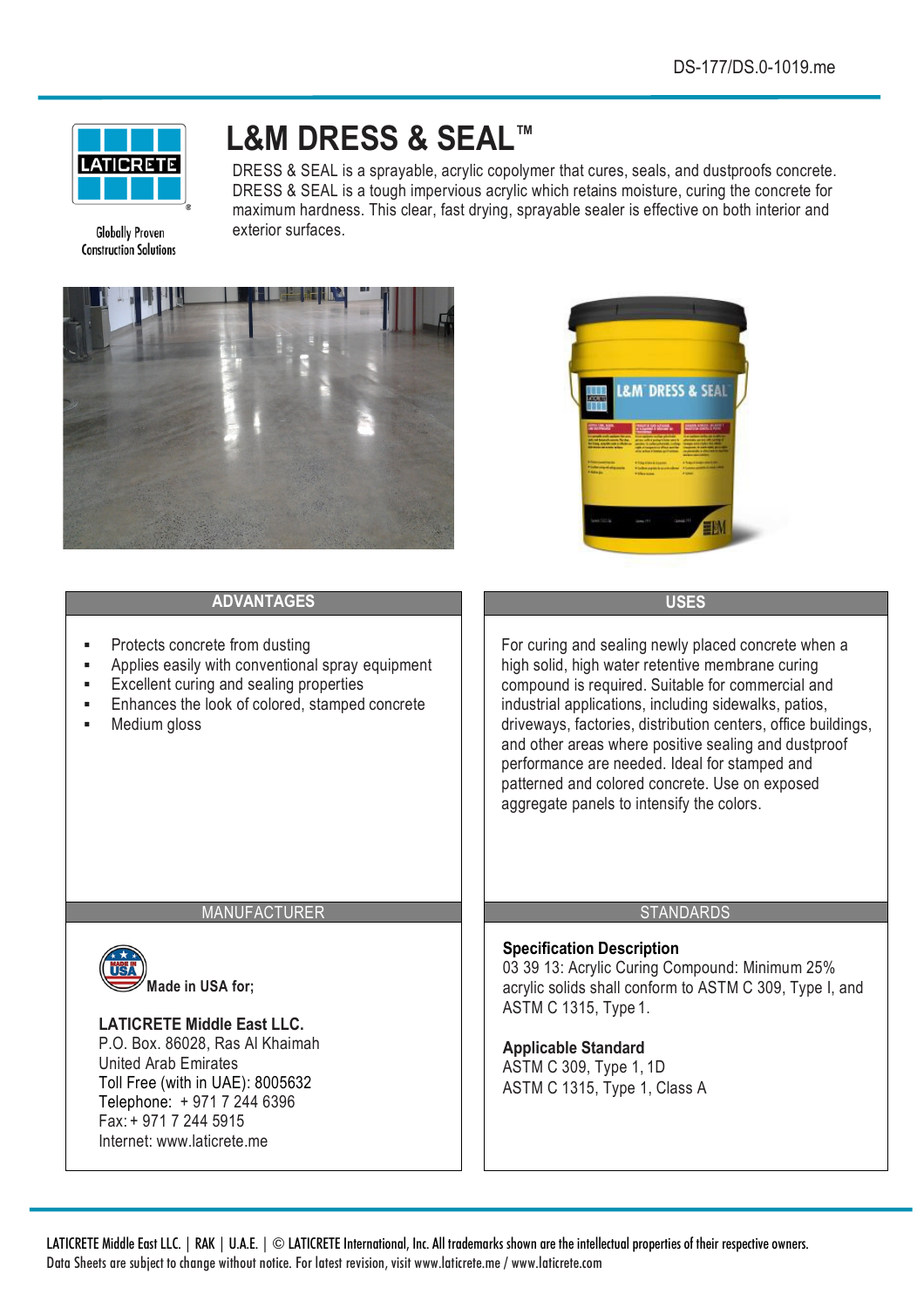#### **Packaging**

1 Gal (3.8 L) 5 Gal (19 L)

#### **Suitable Substrates**

- § Freshly Placed Concrete
- Existing Concrete

#### **Approximate Coverage**

Typical Coverage Rates (depending on texture and porosity): First coat, curing - 300-400 ft2/gal (7.4-9.8 m2/L) Second coat, sealing - 400-600 ft2/gal (9.7-14.7 m2/L) Stamped and Patterned Concrete - 300 ft<sup>2</sup>/gal (7.4 m<sup>2</sup>/L)

Exposed aggregate - 200 ft $\frac{2}{\text{gal}}$  (4.9m $\frac{2}{\text{L}}$ )

#### **Shelf Life**

DRESS & SEAL containers are to be kept tightly closed and stored in a dry, cool area. Shelf life is one year in factory sealed containers when properly stored.

#### **Limitations**

- Must be removed prior to installation of subsequent cementitious toppings or the application of chemical hardeners, silanes and siloxanes, urethane or epoxy coatings.
- May show tire marks when subjected to forklift on other rubber wheeled traffic
- Do not apply over standing water or over bituminous asphalt or resilient tiles
- § Do not use over concrete containing reactive aggregate
- Do not use in areas that require resistance to solvents, such as gasoline, diesel fuel or paint thinners
- May highlight surface imperfections or cause discoloration in the final appearance of the concrete surface
- Do not apply in subfreezing weather unless properly protected
- Some discoloration may appear under the acrylic membrane and may be visible for some time due to the slow release of moisture in the concrete.

#### **Cautions**

- Please refer to Safety Data Sheet (SDS) before using
- COMBUSTIBLE: Keep away from heat or open flame
- § Contains aromatic solvent
- **■** Use adequate ventilation
- § Do not breathe fumes
- Wear protective gloves and goggles
- Do not apply near heating air intake vents

Mock-ups and field test areas are required in order to validate performance and appearance related

characteristics (including but not limited to color, inherent surface variations, wear, anti-dusting, abrasion resistance, chemical resistance, stain resistance, coefficient of friction, etc.) to ensure system performance as specified for the intended use, and to determine approval of the decorative flooring system.

### **TECHNICAL DATA**

#### **Physical and Working Properties**

| <b>Property</b>                                          | <b>Observed</b>                     |
|----------------------------------------------------------|-------------------------------------|
| Solids                                                   | 25%                                 |
| Moisture Retention Tests, ASTM<br>C 309, ASTM C 1315     | $< 0.4$ kg/m <sup>2</sup><br>@72hrs |
| Alkali Resistance                                        | Over 50 Hours                       |
| Weathering, Days, Method #6152                           | Over 21                             |
| Salt Spray, 5% Resistance                                | Over 500 Hours                      |
| <b>Flash Point</b>                                       | 114°F (46°C)                        |
| Set To Touch                                             | 40 Minutes                          |
| Dry Hard, Foot Traffic                                   | 4-12 hours                          |
| Gloss                                                    | Medium/High                         |
| Ultraviolet Resistance, 2500<br>Angstrom Lamp 1000 Hours | 0                                   |
| <b>VOC Content</b>                                       | 690 g/L                             |

Specifications are subject to change without notification. Technical data shown in product data sheets are typical but reflect laboratory test procedures conducted in laboratory conditions. Actual field performance and test results will depend on installation methods and site conditions. Field test results will vary due to critical job site factors. All recommendations, statements and technical data contained in this data sheet are based on tests we believe to be reliable and correct, but accuracy and completeness of said tests are not guaranteed and are not be construed as a warranty or guaranty of any kind. Satisfactory results depend upon many factors beyond the control of LATICRETE International, Inc. User shall rely on their own information and tests to determine suitability of the product for the intended use and user assumes all risk, loss, damage, expense and liability resulting from their direct use, indirect use or consequential to their use of the product. LATICRETE shall not be liable to the buyer or any third party for any injury, loss or damage directly or indirectly resulting from use or inability to use the product.

#### **INSTALLATION**

#### **Surface preparation: Freshly placed concrete**

Surface must be finished to specified requirements prior to the application of DRESS & SEAL™. Dampen the concrete and broom out all standing water immediately prior to application.

#### **Existing Concrete**

Surface must be degreased and cleaned of all contaminants with CITREX<sup>™</sup> prior to the application of DRESS & SEAL. Dampen the concrete and broom out all standing water immediately prior to application.

#### **Application**

Fresh Concrete: Stir well before using. Apply with low pressure spray or applicator after surface water glaze disappears. Apply two uniform, thin coats directly from container. Do not dilute or puddle. Allow first coat to dry to touch before applying second coat.